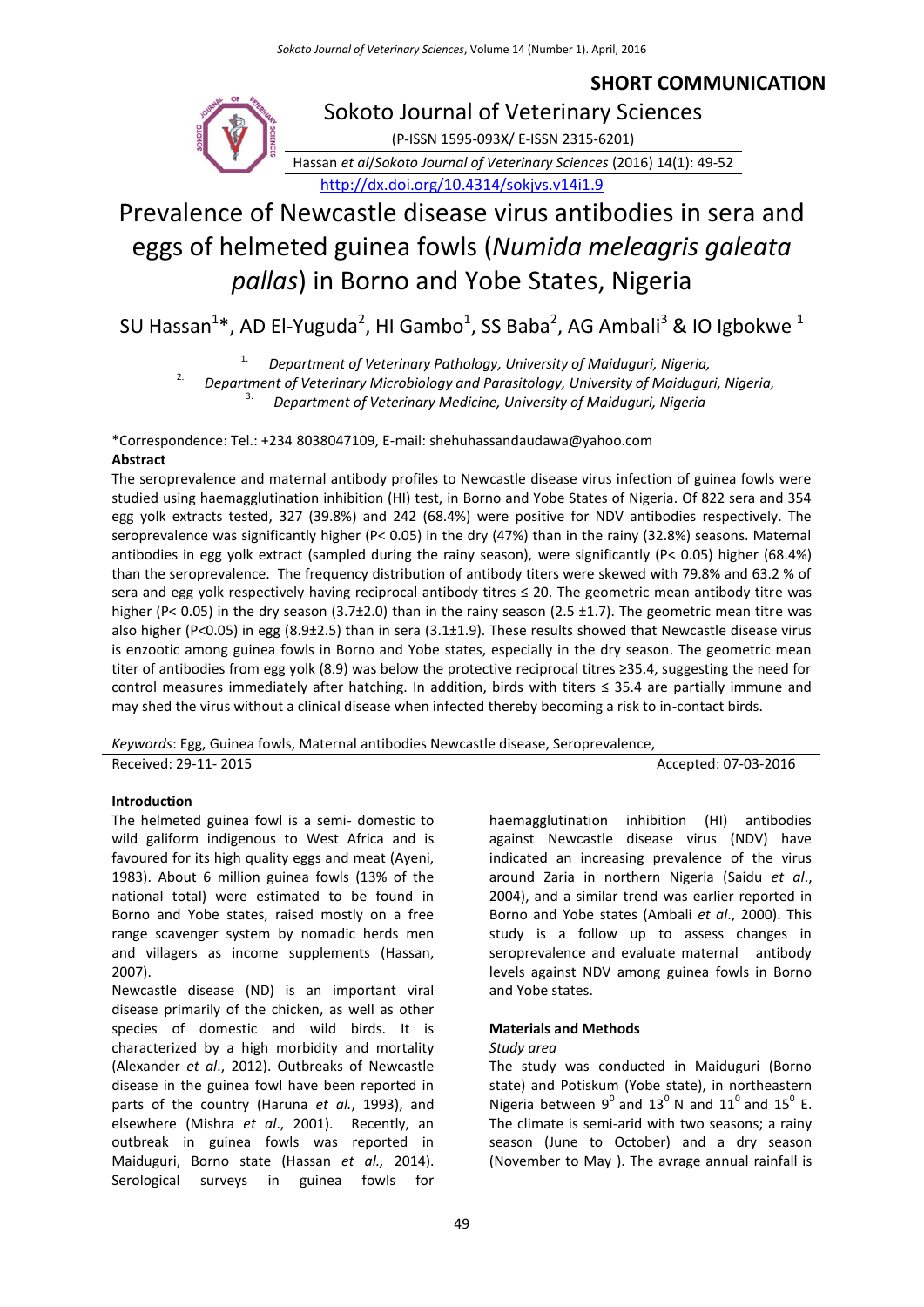650mm (Ishaku & Majid, 2010). However some areas may have as low as 500 mm (NBS, 2012).

#### *Sample collection*

A total of eight hundred and twenty-two (n=822) guinea fowl sera were collected from poultry slaughter slabs in Maiduguri and Potiskum in Borno and Yobe states respectively. These urban centers represented collection points for the surrounding countryside. Blood was collected at slaughter in plain tubes, kept slanted for 3-4 hours at room temperature  $(35-40 \text{ } ^{0}C)$  to clot. Subsequently the serum was harvested from each tube with a suction micropipette and stored in small plastic serum bottles in a deep freezer (Thermocool®, Nigeria) at -20 $^{\circ}$ C until the time of analysis. Three hundred and fifty four (n =354) fresh guinea fowl eggs were purchased from farmers in batches of 4-5 from 71 points in the rainy seasons. Antibodies were extracted from the egg yolk extract (EYE) by the method of Piela *et al.* (1984).

#### *Serology*

Newcastle disease virus antibodies were detected in sera and EYE by HI test using the method of Allan *et al. (*1978) as described by Hassan (2007).

#### *Data analysis*

The skewed frequency distribution of reciprocal antibody titers was normalized by log transformation after which the geometric mean titer (GMT) and standard deviation (SD) were calculated (Petrie & Watson, 2006).

GMT= antilog<sub>10</sub>  $\{1/n \ (\sum f_1 \log_{10} X_i)\}.$ 

Where n= number tested,  $X_i$  = the reciprocal dilution and  $f_i$  = frequency.

SD = Antlog<sub>10</sub> 
$$
\sqrt{\frac{1}{n-1} \sum \{f (log_{10} X - log_{10} X)^2\}}
$$
.

The GMT values were compared for seasonal differences and titer differences between sera and EYE by a 2-tailed student's t- test, while seasonal differences were compared by chi-square analysis using computer software (GraphPad Instat Inc. San Diego, California 1998 version, [www.GraphPadInStat.com\)](http://www.graphpadinstat.com/).

#### **Results**

The prevalence of antibodies to NDV in sera and EYE of helmeted guinea fowls in Borno and Yobe states are presented in table 1. Three hundred and twenty seven (39.8%) sera were positive for HI antibodies against Newcastle disease out of the 822 tested. The seasonal distribution of positive samples showed significantly (p< 0.05) higher prevalence in the dry season (45.7%) than the rainy season (32.8%). Also, the prevalence of antibodies in EYE (68.4%) was significantly higher (p< 0.05) than that of the sera.

The GMT values for sera and eggs are presented in table 2. The frequency distribution of antibody titers were skewed to lower titers with 79.8% and

**Table 1:** Prevalence of antibodies against Newcastle disease virus in sera and egg yolks of helmeted guinea fowls in Borno and Yobe States, Nigeria

|                                         | Seasonal distribution of serum antibody titer | EYE antibody          |                         |                         |  |  |  |  |
|-----------------------------------------|-----------------------------------------------|-----------------------|-------------------------|-------------------------|--|--|--|--|
|                                         | Rainy                                         | Drv                   | Total                   | titer (Rainy<br>season) |  |  |  |  |
| Number tested<br>Number (%)<br>positive | 378<br>124 $(32.8)^{a}$                       | 444<br>203 $(45.7)^a$ | 822<br>327 $(39.8)^{b}$ | 354<br>$242(68.4)^{b}$  |  |  |  |  |

Matched superscripts are significantly (p < 0.05) different by chi-square statistics

| <b>Table 2:</b> Frequencies of antibody titers in sera and egg yolks of helmeted guinea fowls and their geometric |
|-------------------------------------------------------------------------------------------------------------------|
| mean titers (GMT) with standard deviations (SD)                                                                   |

|                | Frequency of antibody titer    |               |           |               |  |  |  |
|----------------|--------------------------------|---------------|-----------|---------------|--|--|--|
| Reciprocal of  | Seasonal distribution in serum |               |           |               |  |  |  |
| antibody titer | Rainy                          | Dry           | Total     | Egg yolk      |  |  |  |
| 10             | 61                             | 100           | 161       | 83            |  |  |  |
| 20             | 48                             | 52            | 100       | 70            |  |  |  |
| 40             | 12                             | 39            | 51        | 44            |  |  |  |
| 80             | 3                              | 9             | 12        | 25            |  |  |  |
| 160            | 0                              |               | 3         | 17            |  |  |  |
| 320            |                                |               |           |               |  |  |  |
| 640            |                                |               |           |               |  |  |  |
| $GMT \pm SD$   | $2.5 \pm 1.7^a$                | $3.7 \pm 2.0$ | $31 + 19$ | $8.9 \pm 2.5$ |  |  |  |

Unmatched superscripts are significantly (p < 0.05) different by Student's t-test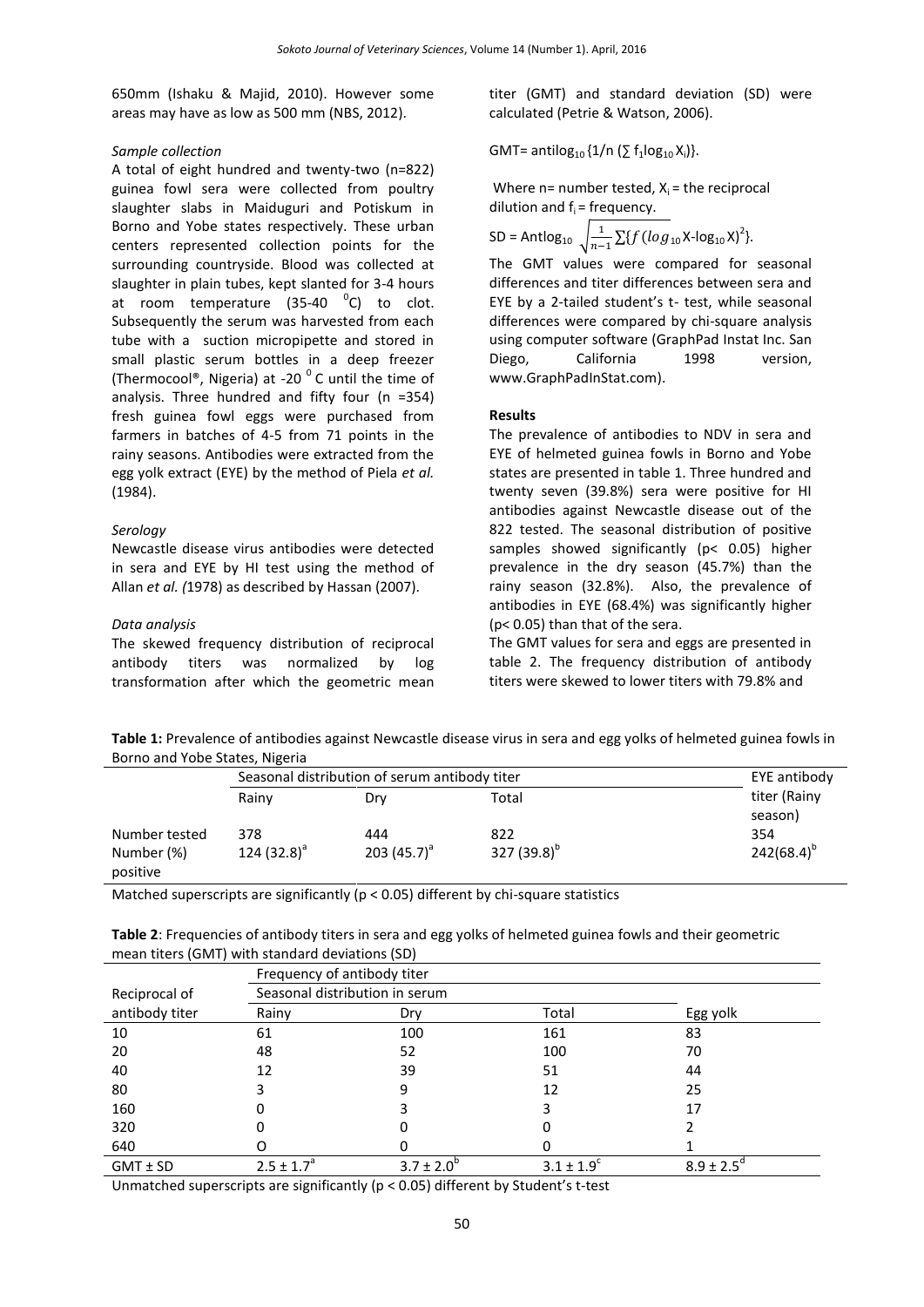63.2% having reciprocal antibody titres ≤ 20 in sera and EYE respectively. Serum GMT was significantly higher in the dry (3.7  $\pm$  2.0) than the rainy season (2.5  $\pm$  1.7). The GMT was also significantly higher in EYE (8.9  $\pm$  2.5) than in sera (3.1  $\pm$ 1.9).

# **Discussion**

The results of the study showed serological evidence of NDV infections in guinea fowls in Borno and Yobe states of Nigeria. The 39.8 % seroprevalence of NDV infection among guinea fowls was higher than the 23.9% reported earlier by Ambali & Aliyuda (1992). This increase supports report of similar trends of increasing seroprevalence in Zaria (Saidu *et al*., 2004). The enzootic nature of NDV in Nigeria, the high prevalence reported in the study area among freerange scavenger and commercial chicken flocks (Ambali *et al*., 2000) and the lack of vaccination and other control measures for free-range poultry including guinea fowls may explain the increasing prevalence. Guinea fowls in the study area were probably infected with NDV during their regular contact with chickens in the extensive free-range scavenger system they share. The significantly higher prevalence observed during the dry season has also been reported for free range scavenger chicken (El Yuguda *et al*., 2009). The spread of the disease was more extensive in the dry season possibly due to windy conditions that prevail

# **References**

- Alexander DJ, Aldous, EW & Chad MF (2012). The long view: A selected review of 40 years of Newcastle disease research. *Avian Pathology*, **41** (4): 329-335.
- Allan WH, Lancaster JE & Toth B (1978). ND vaccines their production and use. In: *Animal Production and Health Series.* Number 10. Food and Agricultural Organization publication, Rome, Italy. Pp 1-163.
- Ambali AG & Aliyuda S (1992). Detection of haemagglutination inhibition antibodies against ND virus in sera of gray-breasted guinea fowls (*Numida meleagris galleata pallas*) in Maiduguri, Nigeria. *Annals of Borno,* **8** (9): 266-269.
- Ambali AG, Abubakar MB, Hassan SU & Adene DF (2000). Prevalence of active and passive immunity against ND in rural chickens under semi-arid conditions. *Journal of life and Environmental Science*, **2**(3): 108-111.
- Ayeni JSO (1983). State of knowledge on the status, biology and management of grey breasted guinea-fowl (*Numida meleagris galeata,* Pallas). In: *Helmet Guinea-fowl*  (*Numida meleagris galeata, Pallas*) *in*

during the hamatan, in which the virus may be transported by aerosol and dry faecal dust to distant places (Hassan, 2007).

A reciprocal titre of  $≥ 35.4$  was reported to be protective against NDV infection (Allan *et al.*, 1978). Most of the sera (78.9%) had reciprocal titres  $\leq$  20. This class of birds is partially immune and can succumb to a velogenic NDV infection or maintain a subclinical disease during which active excretion of the virus may occur making them a possible source of infection for in-contact birds (Parede & Young, 1990; Wambura, 2010; Kapezynski *et al*., 2013).

Majority of the guinea fowl eggs had maternal antibodies against NDV in the EYE, with a GMT that was significantly higher than that of the sera, but was not sufficient ( $\geq$  35.4) to protect the keets when they hatch. Outbreaks of Newcastle disease could therefore occur within the first week of life.

In conclusion, there was serological evidence of increasing, NDV infection in guinea fowls from Borno and Yobe states. The antibody titers in both sera and eggs were not protective, but could mask a subclinical infection, which may lead to virus shedding with considerable risk to in-contact birds. It is therefore recommended that guinea fowls should be protected by vaccination in the first week of life. Biosecurity should be improved for guinea fowls and other poultry on free-range management

> *Nigeria.* (TA Aire & JM Olomu, editors). Kainji Lake Research Institute pulication, New Bussa, Nigeria. Pp 10-20.

- El-Yuguda AD, Baba SS, Ibrahim UI & Brisibe F (2009). Newcastle disease and infectious bursal disease among village chickens in Borno. *Family Poultry,* **18**(1):16-23.
- Haruna ES, Shamaki AD, Echeonwu GON, Majiyagbe KA, Shuaibu Y & Du DR (1993). A natural outbreak of Newcastle disease in guinea fowl (*Numida meleagris galeata*) in Nigeria. *Revue Scientifique et Technique-Office International des Epizooties,* **12**(3): 887-893.
- Hassan SU (2007). *Seroprevalence, Immunogenicity and Pathogenicity of Newcastle Disease Virus in Helmeted Guinea Fowls* (*Numida meleagris galleata pallas*). PhD. thesis, Department of Veterinary pathology, Faculty of Veterinary Medicine, University of Maiduguri, Nigeria. Pp 1-167.
- Hassan SU, El-Yuguda AD, Gambo, HI, Maidala, HMB, Baba SS, Ambali AG & Igbokwe IO (2014). A natural outbreak of Newcastle disease among guinea fowls (*Numida meleagris galeata pallas*) in Maiduguri